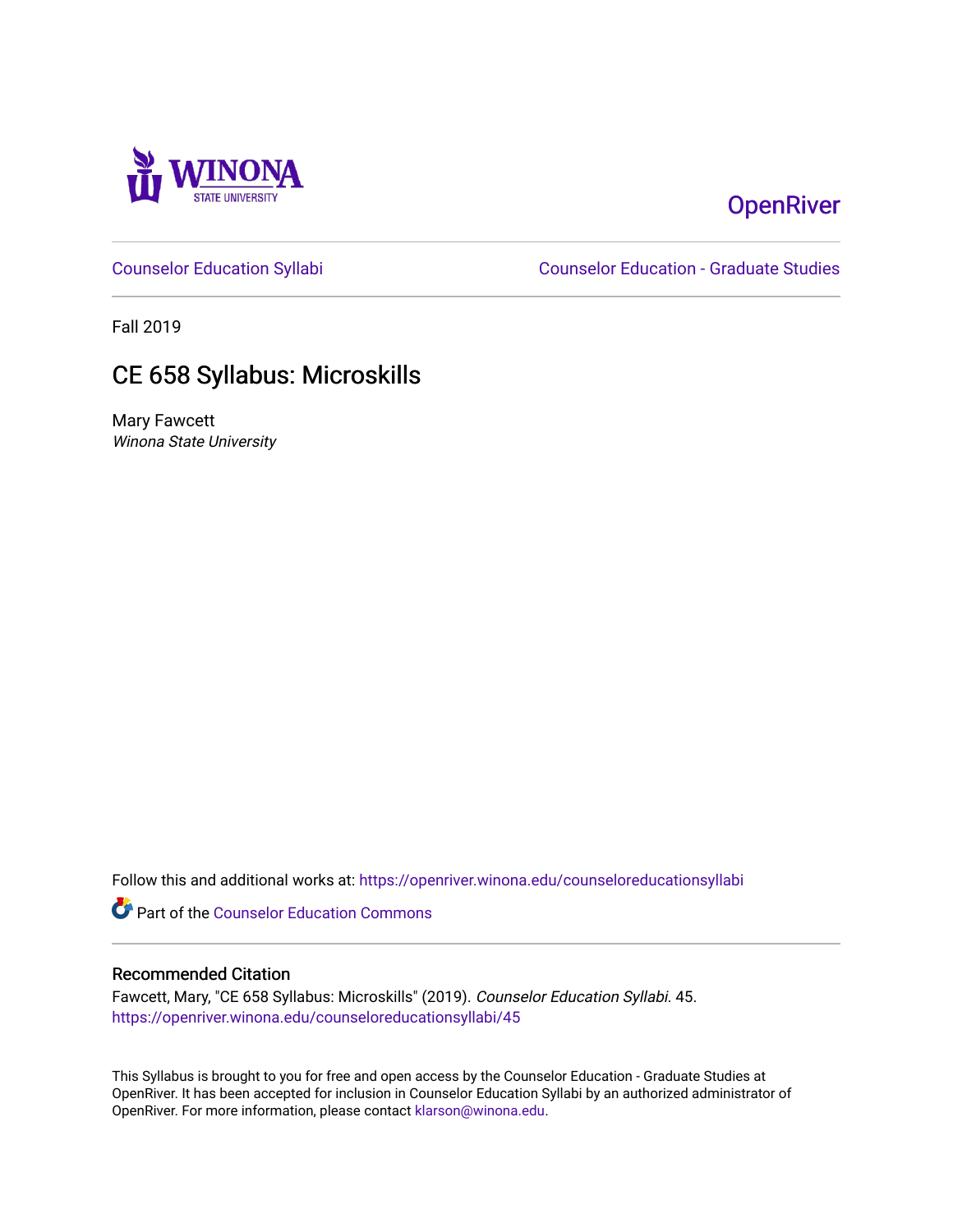### **Winona State University College of Education**

**Counselor Education Department CE 658 Microskills Fall 2019 343 Helble Hall 317 Broadway Bldg, Rochester**

**Mary Fawcett, Ph. D. Counselor Education Department 351 Helble Hall 507-457-5338 [Mfawcett@winona.edu](mailto:Mfawcett@winona.edu) , Office Hours: Tuesdays, 1-5pm, Thursdays, 11M-5pm and other times by appointment** 

#### Catalog Description

This is a practice course that provides a systematic approach to developing basic counseling skills. Students will have the opportunity to practice microskills (e.b. rapport building, attending, paraphrasing, reflecting feeling and meaning, interpretation, modeling, role playing, etc.) on a weekly basis. P/NC only.

#### **Textbook**

Ivey, A. & Ivey, M. B. (2013). Intentional interviewing and counseling: Facilitating client development in a multicultural society  $(8<sup>th</sup>$  ed.). Pacific Grove, CA: Brooks/Cole Publishing Company. ISBN-13: 978-1285065359

#### **Basic Instruction Plan**

Lecture Applied experiential learning activities in the classroom Basic skills tapes, skill integration videotape and all transcripts Group work

### **Course Requirements**

Transcripts (14) must earn "P" grade (each tape is graded as "passing" with the minimum of 3 points (out of 5) Wellness Plan Project must earn a "P" grade (assignment earns 5 points) Total of 47 points required to pass CE 658.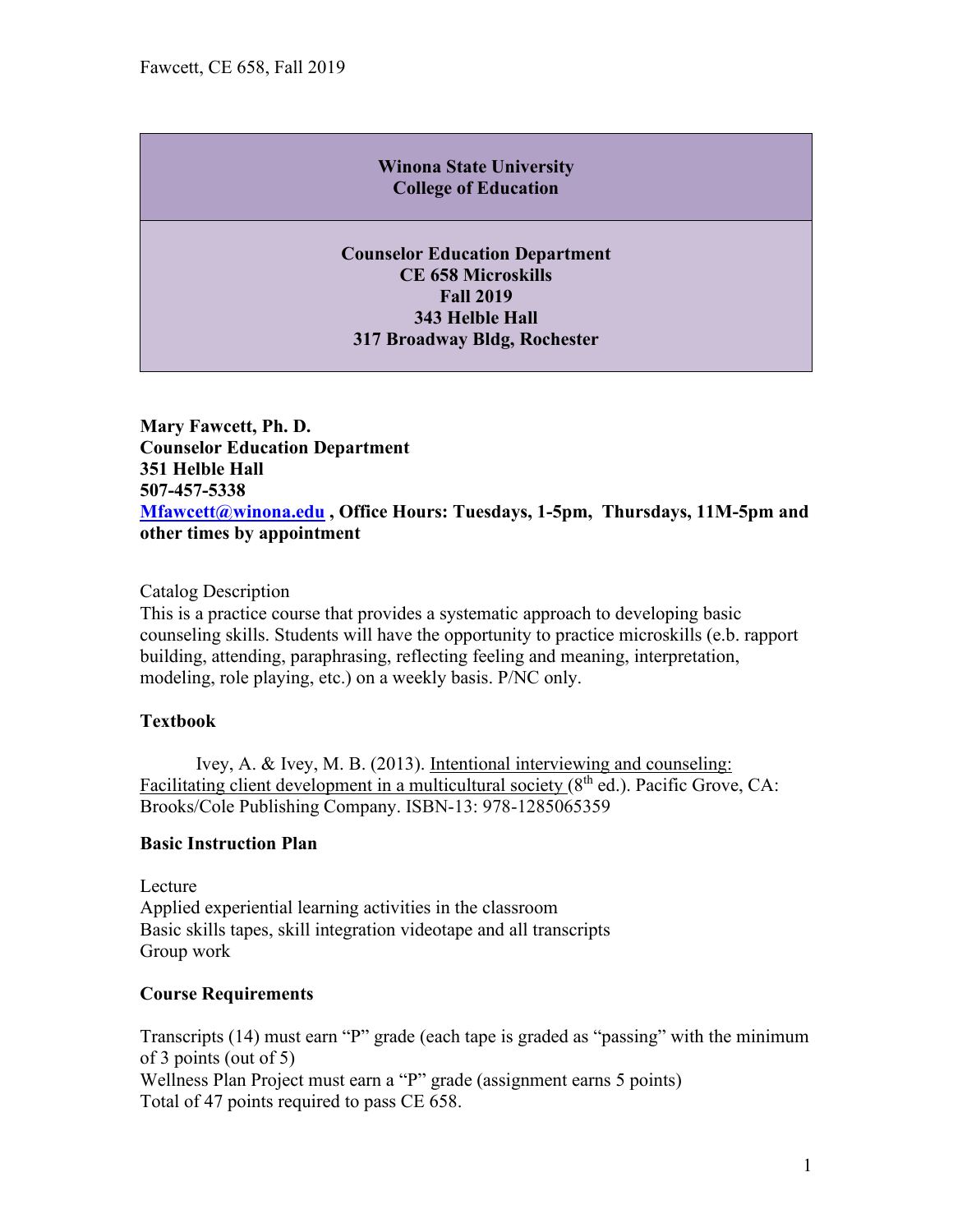#### Students must:

1. Read all assigned materials prior to coming to class.

2. Actively participate in classroom exercises and assignments.

3. Complete audio taped demonstration of counseling skills and techniques during each class.

4. Turn in full transcript of session on time via D2L drop box

5. Achieve a "P" for each taped sessions. If a "NC" grade is given on a tape, the student will conduct another session with an outside partner (someone with whom you can practice skills) and turn in a transcript of that session within a week. 6. Develop a Wellness Plan to engage in for the term and write a Final Wellness Summary at the end of the semester.

#### Grading:

A grade of P (pass) will be awarded to students who successfully complete all course requirements and satisfactorily demonstrate the knowledge and skills associated with the microskills training program. A grade of NC (no credit) will be assigned to students who do not meet the course requirements stated above (who do not receive a "P" on every transcript after two attempts per transcript and/or who do not have mostly ratings of 4 and 5 on the Microskills Evaluation Form by the end of the term.)

#### Attendance:

Since this is a skill building course, attendance and participation at all class sessions are required. Should an emergency arise it is the student's responsibility to contact the professor prior to the missed class about getting approval for one absence. If more than one absence is necessary, the student should drop the class.

#### Late Work:

Late work will not be accepted. All transcripts must be submitted to the D2L dropbox by 12pm (Noon) of each due date.

#### **Statement of the Major Topics and Subtopics**

To apply basic and advanced counseling techniques in a structured learning environment

To develop a self-awareness of abilities, behaviors, values, and attitudes and how they impact on performance in counseling

To help students acquire proficiency and gain confidence by applying theoretical knowledge in a helping relationship

To learn the basic difference between interviewing and counseling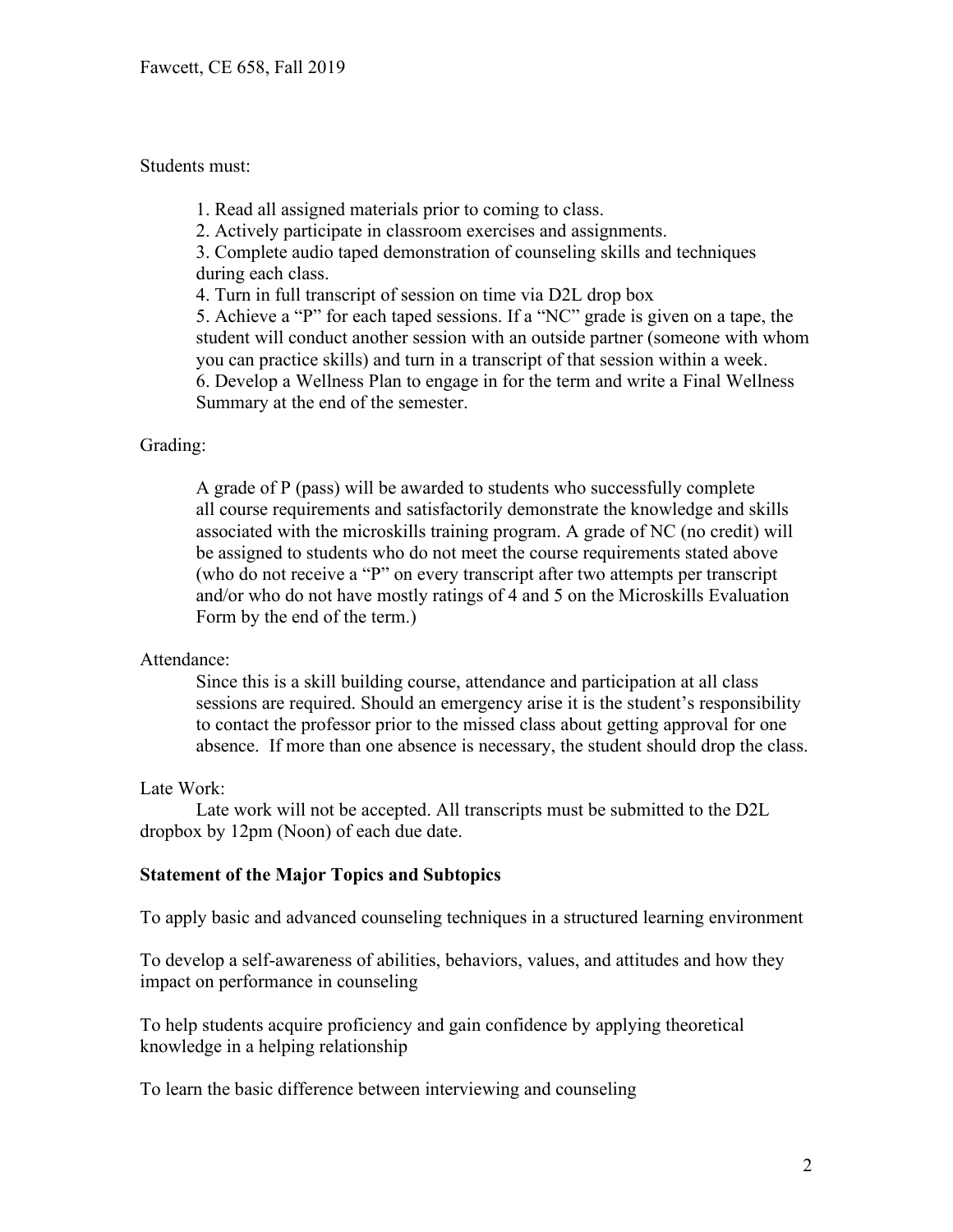To become intentional in the selection and use of basic and advanced helping skills

To learn to critique the work of self and others in a constructive manner

To develop an understanding of diversity of clients and how to apply basic helping skills in a culturally rich society

### **COUNCIL FOR ACCREDITATION OF COUNSELING AND RELATED EDUCATIONAL PROGRAMS (CACREP) RELATED STANDARDS:**

K.1.b. professional roles, functions, and relationships with other human service providers;

K.1.h. ethical standards of ACA and related entities, and applications of ethical and legal considerations in professional counseling;

K.2.a. multicultural and pluralistic trends, including characteristics and concerns between

and within diverse groups nationally and internationally;

K.2.b. attitudes, beliefs, understandings, and acculturative experiences, including specific

experiential learning activities;

K.5.a. counselor and consultant characteristics and behaviors that influence helping processes including age, gender, and ethnic differences, verbal and nonverbal behaviors and personal characteristics orientations, and skills;

K.5.b. an understanding of essential interviewing and counseling skills so that the student

 is able to develop a therapeutic relationship, establish appropriate counseling goals,

 design intervention strategies, evaluate client outcome, and successfully terminate the counselor-client relationship. Studies will also facilitate student self awareness so that the counselor-client relationship is therapeutic and the counselor maintains appropriate professional boundaries;

K.5.g. ethical and legal considerations.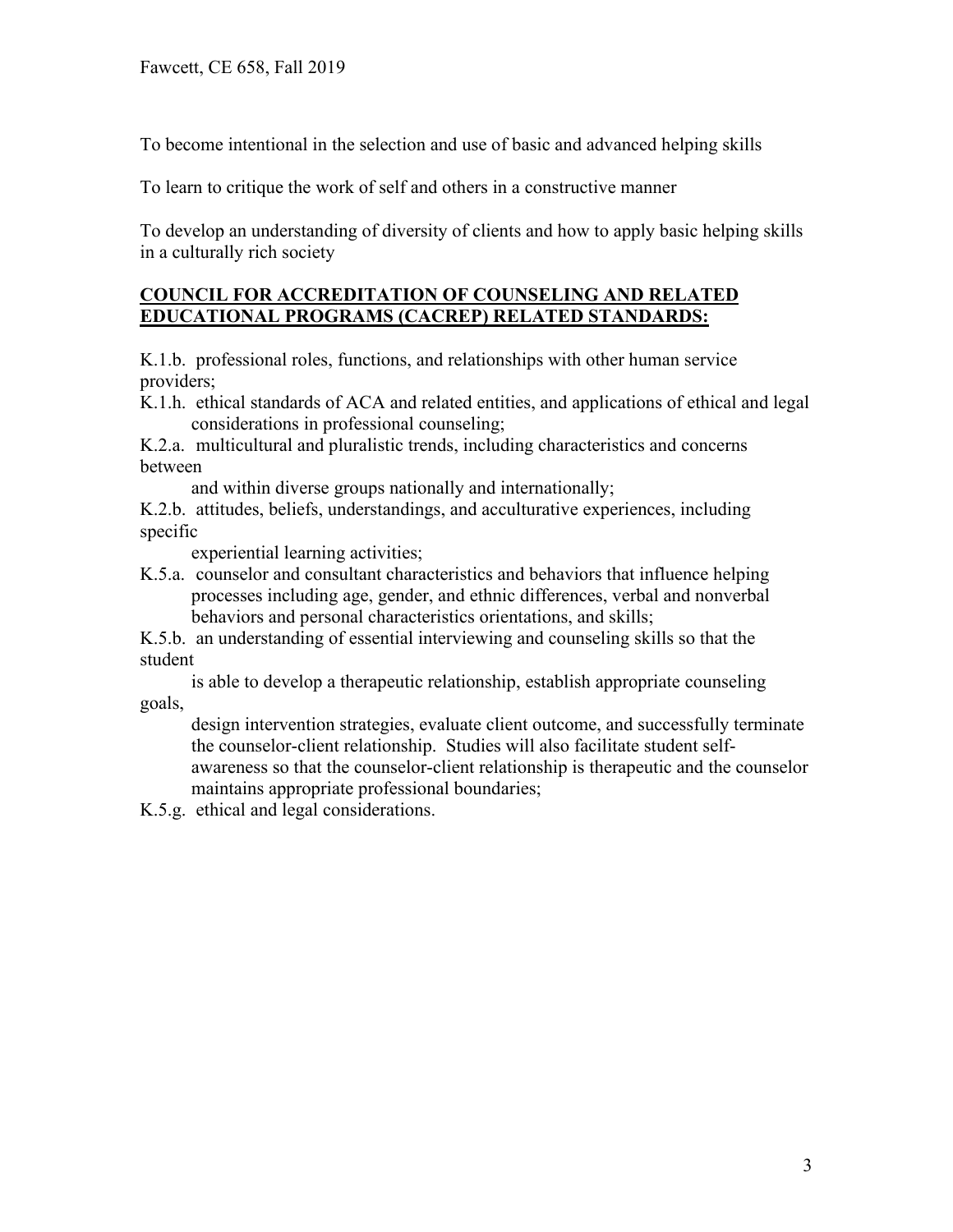| <b>CACREP 2009 Standards</b>                                                                                                                                                                                                                          | <b>Location of evaluation for</b><br><b>CACREP</b> Standard                 |                                                                                                    |                                                              |                                                        |
|-------------------------------------------------------------------------------------------------------------------------------------------------------------------------------------------------------------------------------------------------------|-----------------------------------------------------------------------------|----------------------------------------------------------------------------------------------------|--------------------------------------------------------------|--------------------------------------------------------|
| (CMHC)                                                                                                                                                                                                                                                | <b>Tex</b><br>tboo<br>k,<br>lect<br>ure,<br>gro<br>up<br>disc<br>ussi<br>on | <b>Informed</b><br>consent,<br>counseling<br>practice,<br>recording<br>review,<br>presentati<br>on | Wellne<br><b>SS</b><br><b>Assign</b><br>Pre<br><b>Assess</b> | Wellne<br><b>SS</b><br>Assign<br>Post<br><b>Assess</b> |
| <b>FOUNDATION</b><br><b>A. KNOWLEDGE</b><br>A1. Understands the history, philosophy, and<br>trends in clinical mental health counseling.                                                                                                              | X                                                                           |                                                                                                    |                                                              |                                                        |
| A2. Understands ethical and legal considerations<br>specifically related to the practice of clinical<br>mental health counseling.                                                                                                                     | X                                                                           | X                                                                                                  |                                                              |                                                        |
| A3. Understands the roles and functions of<br>clinical mental health counselors in various<br>practice settings and the importance of<br>relationships between counselors and other<br>professionals, including interdisciplinary<br>treatment teams. | X                                                                           |                                                                                                    |                                                              |                                                        |
| A4. Knows the professional organizations,<br>preparation standards, and credentials relevant to<br>the practice of clinical mental health counseling.                                                                                                 | X                                                                           |                                                                                                    |                                                              |                                                        |
| A5. Understands a variety of models and theories<br>related to clinical mental health counseling,<br>including the methods, models, and principles of<br>clinical supervision.                                                                        | X                                                                           |                                                                                                    |                                                              |                                                        |
| A6. Recognizes the potential for substance use<br>disorders to mimic and coexist with a variety of<br>medical and psychological disorders.                                                                                                            | X                                                                           |                                                                                                    |                                                              |                                                        |
| <b>B. Skills and Practices</b><br>B1. Demonstrates the ability to apply and adhere<br>to ethical and legal standards in clinical mental<br>health counseling.                                                                                         | X                                                                           | X                                                                                                  | X                                                            | X                                                      |
| B2. Applies knowledge of public mental health<br>policy, financing, and regulatory processes to<br>improve service delivery opportunities in clinical<br>mental health counseling.                                                                    | X                                                                           |                                                                                                    |                                                              |                                                        |
| <b>COUNSELING, PREVENTION, AND</b><br><b>INTERVENTION</b><br><b>C. Knowledge</b>                                                                                                                                                                      |                                                                             |                                                                                                    |                                                              |                                                        |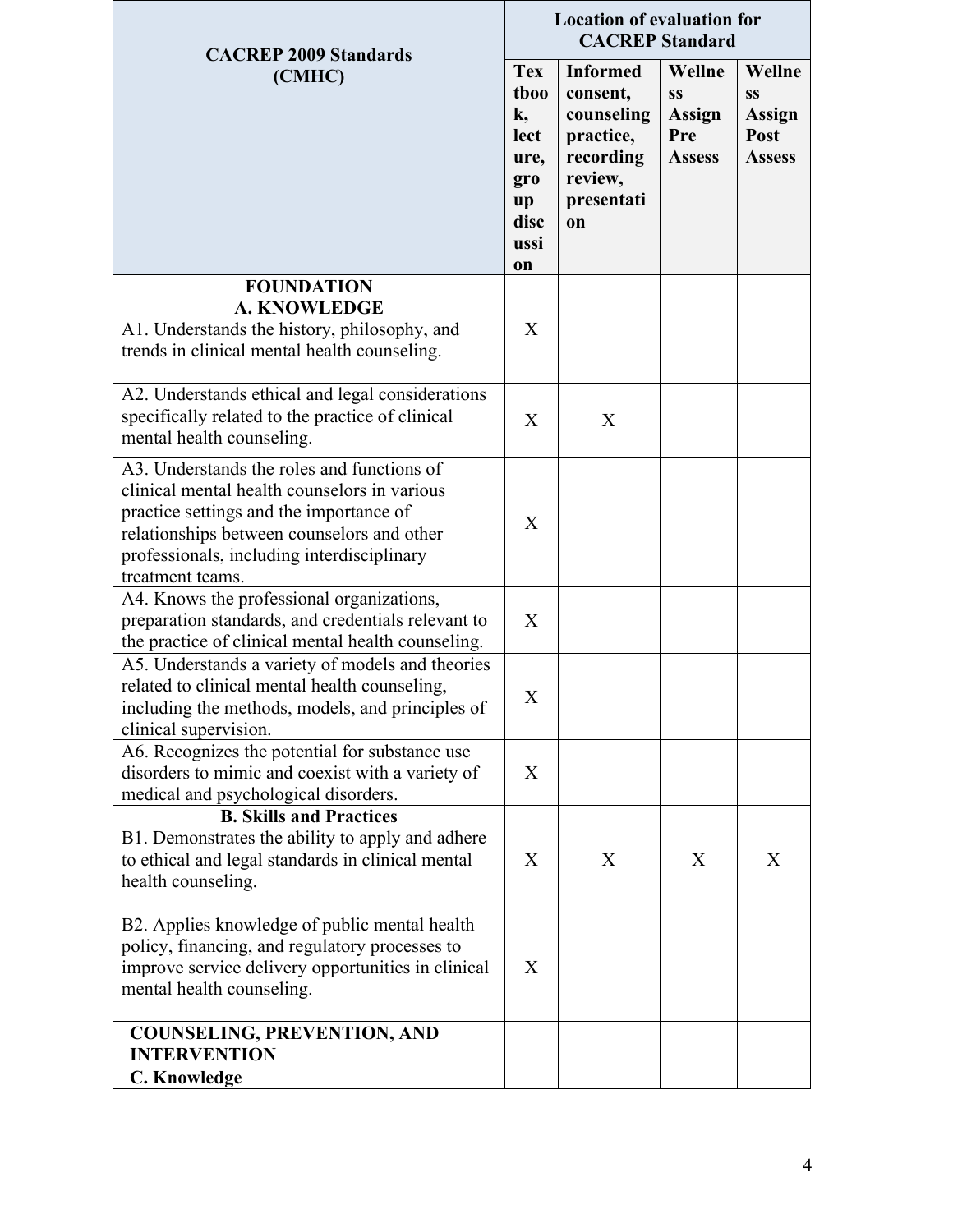| C1. Describes the principles of mental health,<br>including prevention, intervention, consultation,<br>education, and advocacy, as well as the operation<br>of programs and networks that promote mental<br>health in a multicultural society. | X |   |   |   |
|------------------------------------------------------------------------------------------------------------------------------------------------------------------------------------------------------------------------------------------------|---|---|---|---|
| C3. Knows the models, methods, and principles<br>of program development and service delivery<br>(e.g., support groups, peer facilitation training,<br>parent education, self help).                                                            | X |   |   |   |
| C8. Recognizes the importance of family, social<br>networks, and community systems in the<br>treatment of mental and emotional disorders.                                                                                                      |   |   | X | X |
| C9. Understands professional issues relevant to<br>the practice of clinical mental health counseling.<br><b>D. Skills and Practices</b>                                                                                                        | X | X | X | X |
| D1. Uses the principles and practices of<br>diagnosis, treatment, referral, and prevention of<br>mental and emotional disorders to initiate,<br>maintain, and terminate counseling.                                                            | X | X |   |   |
| D2. Applies multicultural competencies to<br>clinical mental health counseling involving case<br>conceptualization, diagnosis, treatment, referral,<br>and prevention of mental and emotional<br>disorders.                                    | X | X |   |   |
| D3. Promotes optimal human development,<br>wellness, and mental health through prevention,<br>education, and advocacy activities.                                                                                                              | X |   |   |   |
| D5. Demonstrates appropriate use of culturally<br>responsive individual, couple, family, group, and<br>systems modalities for initiating, maintaining,<br>and terminating counseling.                                                          |   |   |   |   |
| D9. Demonstrates the ability to recognize his or<br>her own limitations as a clinical mental health<br>counselor and to seek supervision or refer clients<br>when appropriate.                                                                 | X | X |   |   |
| <b>DIVERSITY AND</b><br><b>ADVOCACY</b><br><b>E. Knowledge</b><br>E1. Understands how living in a multicultural<br>society affects clients who are seeking clinical<br>mental health counseling services.                                      | X | X |   |   |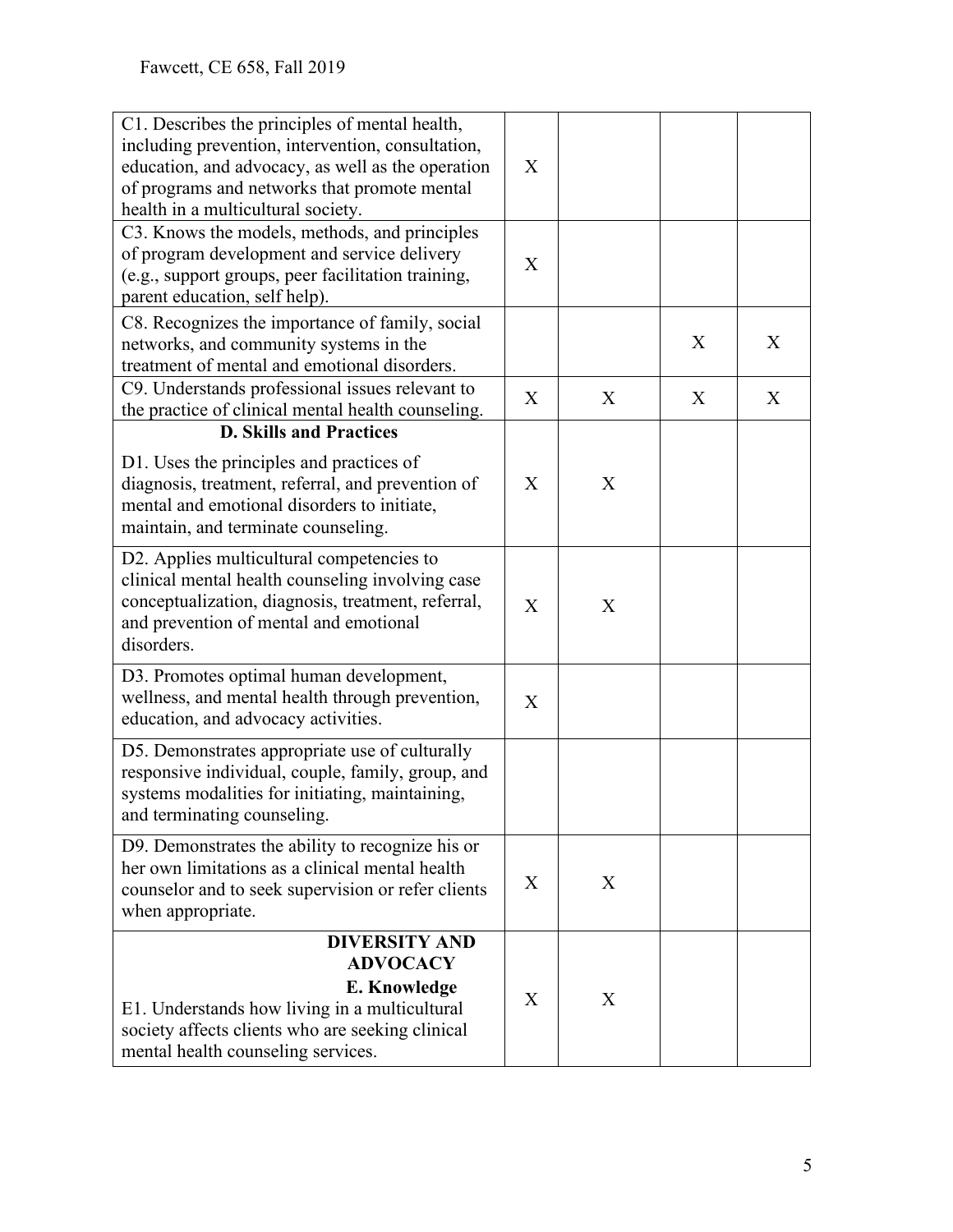| E2. Understands the effects of racism,<br>discrimination, sexism, power, privilege, and<br>oppression on one's own life and career and those<br>of the client.                                                             | $\mathbf{X}$ | X |  |
|----------------------------------------------------------------------------------------------------------------------------------------------------------------------------------------------------------------------------|--------------|---|--|
| E3. Understands current literature that outlines<br>theories, approaches, strategies, and techniques<br>shown to be effective when working with specific<br>populations of clients with mental and emotional<br>disorders. | X            |   |  |
| E5. Understands the implications of concepts<br>such as internalized oppression and institutional<br>racism, as well as the historical and current<br>political climate regarding immigration, poverty,<br>and welfare.    | X            |   |  |
| <b>F. Skills and Practices</b><br>F3. Demonstrates the ability to modify<br>counseling systems, theories, techniques, and<br>interventions to make them culturally appropriate<br>for diverse populations.                 | $\mathbf{X}$ | X |  |
| <b>RESEARCH AND EVALUATION</b>                                                                                                                                                                                             |              |   |  |
| I. Knowledge<br>I1. Understands how to critically evaluate<br>research relevant to the practice of clinical mental<br>health counseling.                                                                                   |              |   |  |
| 13. Knows evidence-based treatments and basic                                                                                                                                                                              |              |   |  |
| strategies for evaluating counseling outcomes in<br>clinical mental health counseling.                                                                                                                                     | X            |   |  |
| <b>J. Skills and Practices</b><br>J1. Applies relevant research findings to inform                                                                                                                                         | $\mathbf{X}$ | X |  |

| (School Counseling)<br><b>FOUNDATION</b><br><b>A. KNOWLEDGE</b>                                                                                                                                                                       |             |   |   |  |
|---------------------------------------------------------------------------------------------------------------------------------------------------------------------------------------------------------------------------------------|-------------|---|---|--|
| A6. Understands the effects of (a) atypical growth<br>and development, (b) health and<br>wellness, (c) language, (d) ability level, (e)<br>multicultural issues, and (f) factors of<br>resiliency on student learning and development | X           |   | X |  |
| <b>B. SKILLS AND PRACTICES</b><br>B1. Demonstrates the ability to apply and adhere to<br>ethical and legal standards in school counseling.                                                                                            | $\mathbf x$ | X |   |  |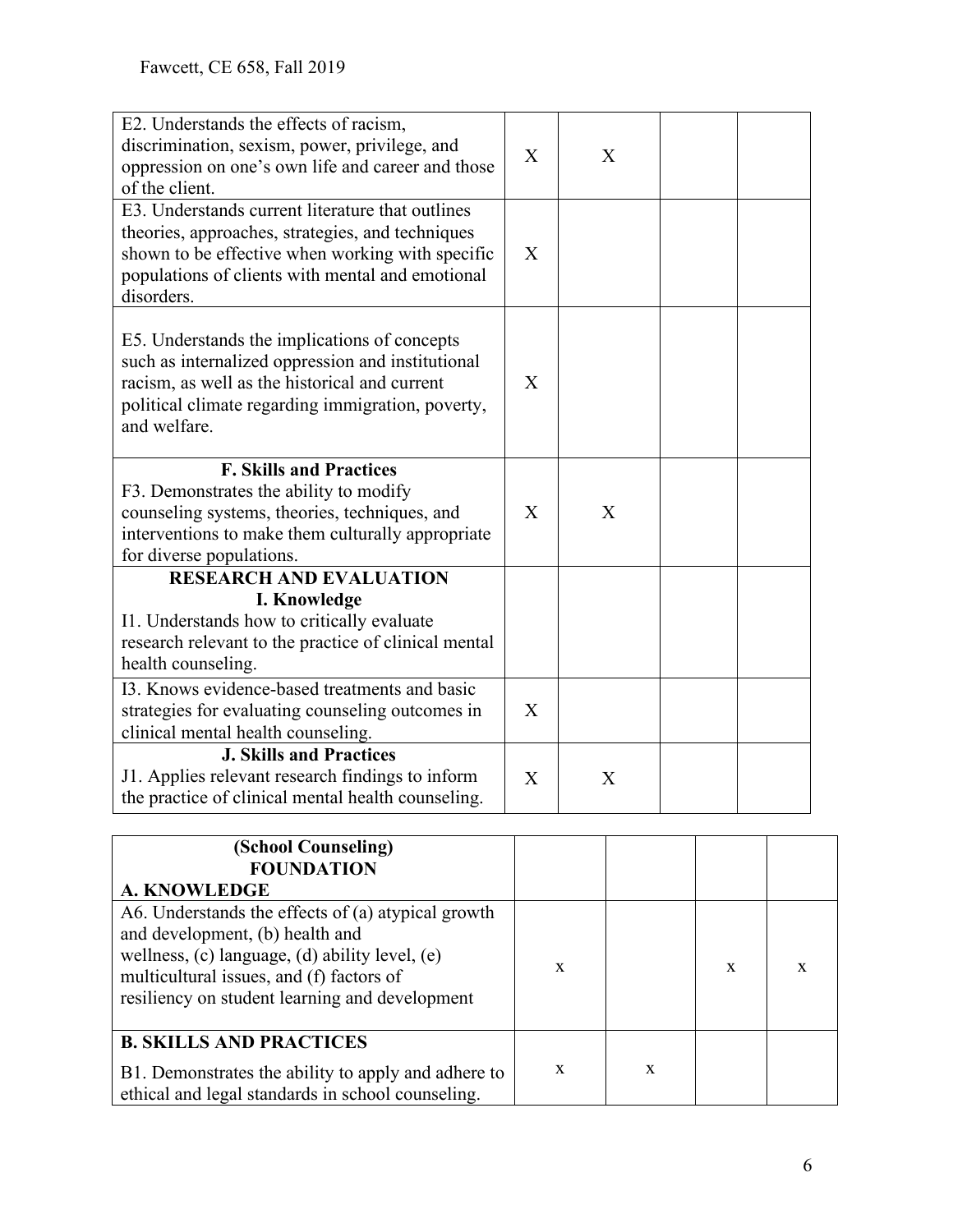| <b>COUNSELING, PREVENTION AND</b>                        |             |              |   |   |
|----------------------------------------------------------|-------------|--------------|---|---|
| <b>INTERVENTION</b>                                      |             |              |   |   |
| <b>C. KNOWLEDGE</b>                                      |             |              |   |   |
|                                                          | X           | $\mathbf{X}$ |   |   |
| C1. Knows the theories and processes of effective        |             |              |   |   |
| counseling and wellness programs for individual          |             |              |   |   |
| students and groups of students.                         |             |              |   |   |
| C3. Knows strategies for helping students identify       |             |              |   |   |
| strengths and cope with environmental and                | X           | X            | X | X |
| developmental problems.                                  |             |              |   |   |
| <b>D. SKILLS AND PRACTICES</b>                           |             |              |   |   |
|                                                          |             |              |   |   |
| D1. Demonstrates self-awareness, sensitivity to          | X           | $\mathbf X$  | X | X |
| others, and the skills needed to relate                  |             |              |   |   |
| to diverse individuals, groups, and classrooms           |             |              |   |   |
| D2. Provides individual and group counseling and         |             |              |   |   |
| classroom guidance to promote the                        |             |              |   |   |
| academic, career, and personal/social development        | X           | $\mathbf X$  |   |   |
| of students.                                             |             |              |   |   |
| D3. Designs and implements prevention and                |             |              |   |   |
| intervention plans related to the effects of             |             |              |   |   |
| (a) atypical growth and development, (b) health          |             |              |   |   |
|                                                          | X           |              |   |   |
| and wellness, (c) language, (d)                          |             |              |   |   |
| ability level, (e) multicultural issues, and (f) factors |             |              |   |   |
| of resiliency on student learning and development.       |             |              |   |   |
| D5. Demonstrates the ability to recognize his or         |             |              |   |   |
| her limitations as a school counselor                    |             |              |   |   |
| and to seek supervision or refer clients when            | X           | X            |   |   |
| appropriate.                                             |             |              |   |   |
| <b>DIVERSITY AND ADVOCACY</b>                            |             |              |   |   |
| <b>E. KNOWLEDGE</b>                                      |             |              |   |   |
| E1. Understands the cultural, ethical, economic,         |             |              |   |   |
| legal, and political issues surrounding                  | $\mathbf X$ |              |   |   |
|                                                          |             |              |   |   |
| diversity, equity, and excellence in terms of student    |             |              |   |   |
| learning.                                                |             |              |   |   |
| E2. Identifies community, environmental, and             |             |              |   |   |
| institutional opportunities that enhance—as well as      |             |              |   |   |
| barriers that impede—the academic, career, and           | X           | $\mathbf X$  |   |   |
| personal/social development of students.                 |             |              |   |   |
| E4. Understands multicultural counseling issues, as      |             |              |   |   |
| well as the impact of ability levels, stereotyping,      |             |              |   |   |
| family, socioeconomic status, gender, and sexual         | X           | $\mathbf X$  |   |   |
|                                                          |             |              |   |   |
| identity, and their effects on student achievement.      |             |              |   |   |
| <b>F. SKILLS AND PRACTICES</b>                           |             |              |   |   |
| F1. Demonstrates multicultural competencies in           | X           | $\mathbf X$  |   |   |
| relation to diversity, equity, and opportunity in        |             |              |   |   |
| student learning and development.                        |             |              |   |   |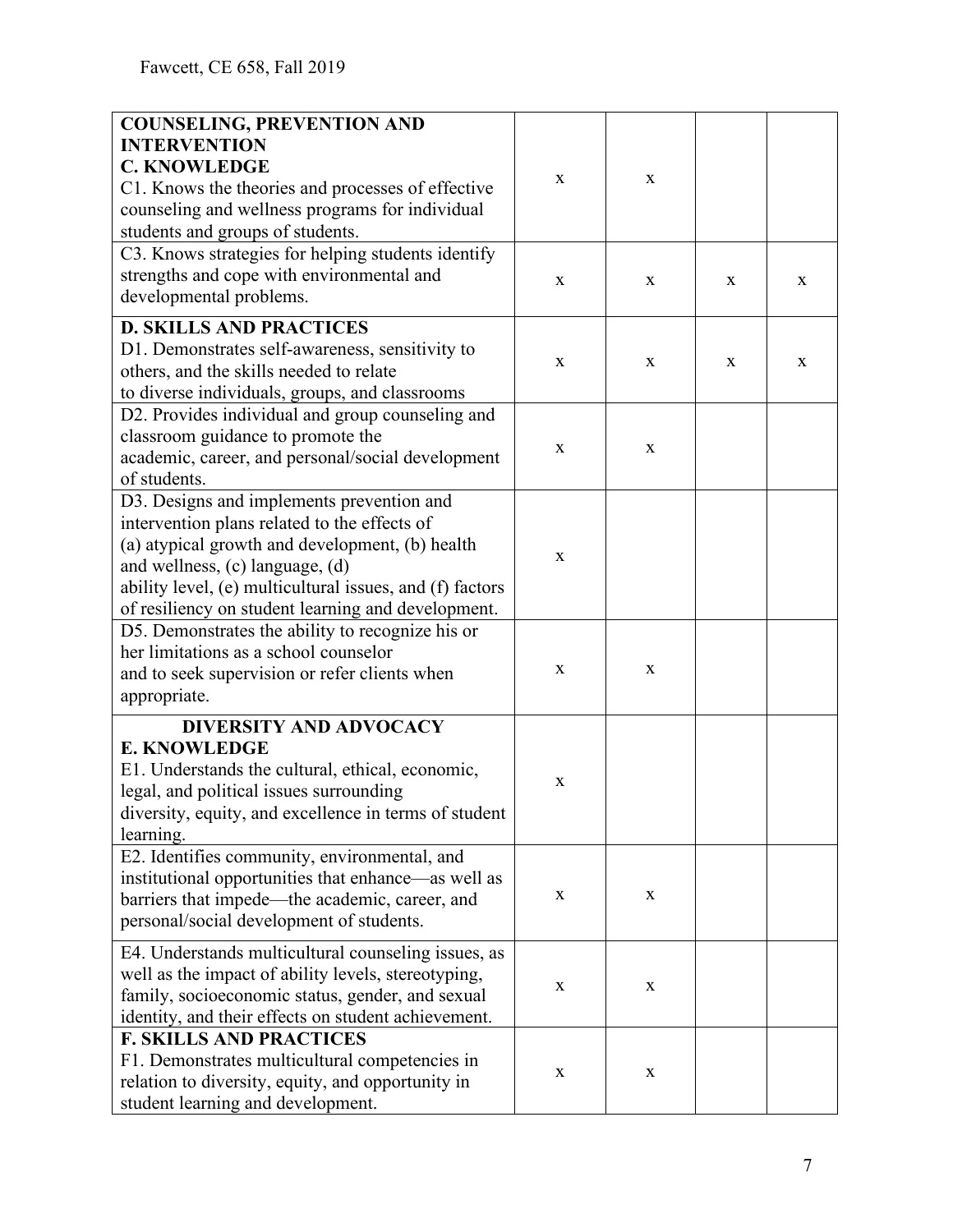| <b>ASSESSMENT</b><br><b>H. SKILLS AND PRACTICES</b><br>H1. Assesses and interprets students' strengths and<br>needs, recognizing uniqueness in<br>cultures, languages, values, backgrounds, and<br>abilities. | $\mathbf{x}$ |  |  |
|---------------------------------------------------------------------------------------------------------------------------------------------------------------------------------------------------------------|--------------|--|--|
| <b>RESEARCH AND EVALUATION</b><br><b>I. KNOWLEDGE</b><br>I1. Understands how to critically evaluate research<br>relevant to the practice of school<br>counseling. '                                           |              |  |  |
| 15. Understands the outcome research data and best<br>practices identified in the school<br>counseling research literature. "                                                                                 |              |  |  |
| <b>J. SKILLS AND PRACTICES</b><br>J1. Applies relevant research findings to inform the<br>practice of school counseling.                                                                                      |              |  |  |

### **Course Requirements:**

### **MICROSKILL SPECIFIC TAPES**

Your audiotapes should be made with a partner from this class who becomes your "client". As you play "client", two options are: 1) use a real scenario from your history that is resolved and/or 2) use presenting issues from someone you know well. On occasion your instructor will ask you to share something "real" for the purpose of a taping assignment and you will use your own discretion about how much personal information you share.

You may use electronic devices that enable you to develop your transcript at a later time. Please ensure the following:

- 1. The microphone is working and voice can be heard distinctly (if session is not clearly audible, you will have a tough time completing your transcript).
- 2. DO NOT RUSH, even if tape runs past assignment time.

### **Instructions for Taping and Transcript**

*(1)* Assume your client has already signed a release for taping (and mention this) at the beginning of the session. *[Thank you for signing the permission to tape form, allowing me to tape this session. I will be transcribing our session for my instructor, who will give me feedback on my skills. I will destroy the tape as soon as I've completed my transcription. In no place will your name be written on the transcript. If you want me to stop taping at any time, I will do so.]*

Assume your client has already signed the Informed Consent Form which outlines the following: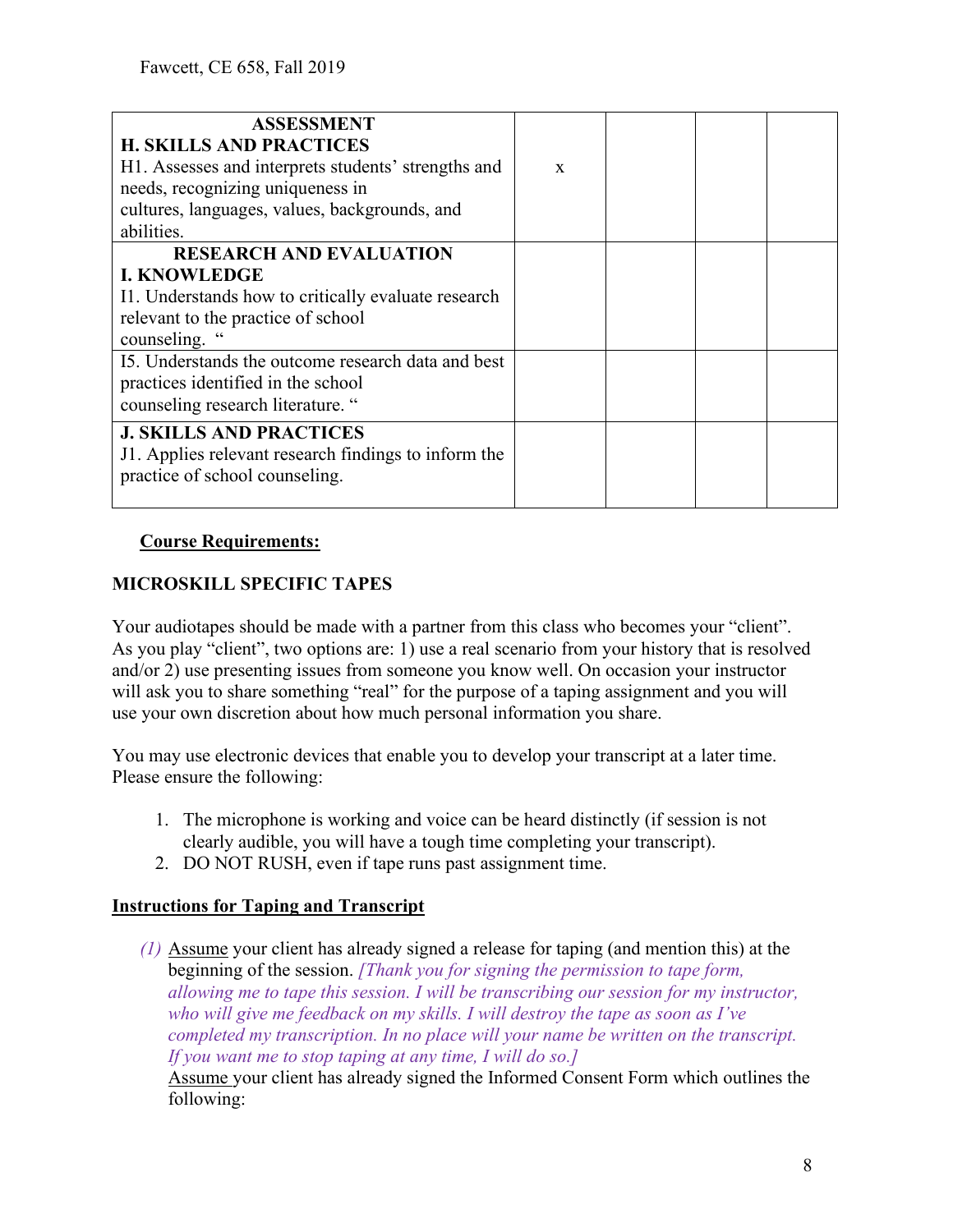*[For non-minors: everything you say is confidential—kept between you, me and my supervisor—unless you tell me you intend to hurt yourself, or someone else; or if you tell me about abuse of a child, elderly person or vulnerable adult; If I hear something that needs to be reported at any time, I will let you know before I do so if at all possible.]*

*[For minors: everything you say is confidential—kept between you, me and my supervisor—unless you tell me you intend to hurt yourself, or someone else; or if you tell me about any abuse you are experiencing or have experienced, abuse of another child/adolescent, elderly person or vulnerable adult. I'm also mandated to tell your parents if you are doing anything that sounds harmful. Additionally, your parents have a legal right to review session notes and ask about our work together. I have explained to them that it is in your best interest if we keep stuff you tell me between us. If I hear something that needs to be reported at any time to your parents or to authorities, I will let you know before I do so when possible.]*

- (3) Structure appropriately as the session proceeds, according to the techniques you are using. Explain and give rationale where appropriate. If one skill doesn't work, try another.
- (4) When assigned, close with a final summary of the session and a discussion with the client about how his/her new knowledge/learning/skill will be carried over to "real life".

### **After Taping**

- (1) Make a transcript of the tape, using the TRANSCRIPT FORMAT and identify microskills;
- (2) Write one paragraph about your strengths, one paragraph about your areas needing improvement, and a final paragraph about your goals for the future sessions;

**Transcribe each tape according to the attached TRANSCRIPT FORMAT. Type on one side of the page only and type. No handwritten transcripts will be accepted. Please use Word.docx ONLY.** Please follow directions exactly.

Do **NOT** WRITE THE CLIENT'S NAME ANYWHERE ON THE TRANSCRIPT.

Keep **confidential** what is discussed in sessions.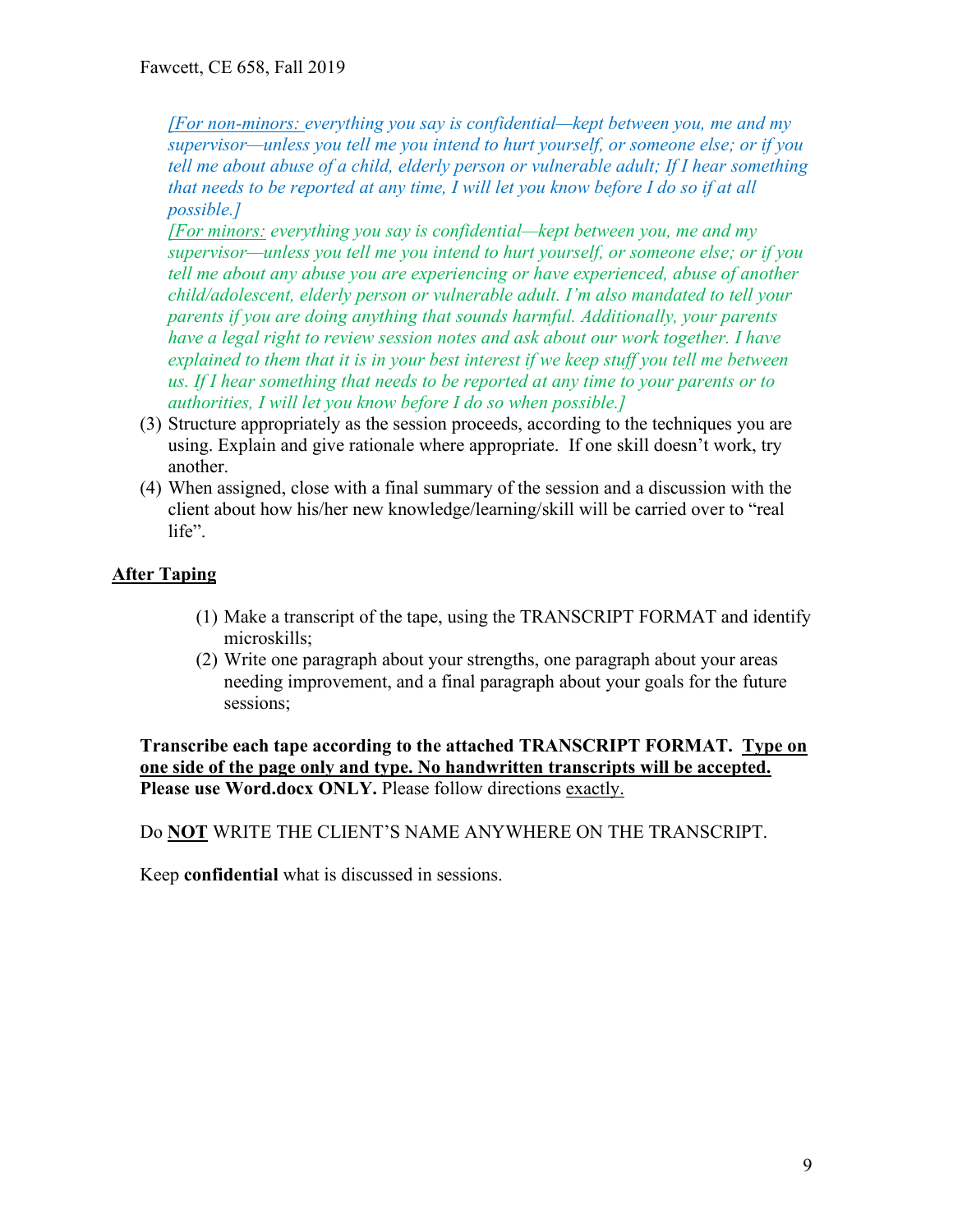### **TRANSCRIPT FORMAT TO BE FOLLOWED**

### **Tape #1**

## **August 28, 2018**

| <b>Statement</b>                                         | Skill/observation   |
|----------------------------------------------------------|---------------------|
| Cl #1: I'm just really confused about what to tell my    | looking down        |
| mother about what really happened at the party. I        |                     |
| mean I didn't mean to drink so much, but I did and       |                     |
| then made a bad decision to have sex with that boy       |                     |
| from school.                                             |                     |
| CO#1: Well, ______________ you sound concerned and       | <b>RF</b>           |
| angry with yourself and your decisions. I also hear that |                     |
| you feel shameful about your behavior at the party.      |                     |
| Cl #2: I am, I really worry about what the other kids    | Crying              |
| think about me now.                                      |                     |
| CO#2: Tell me more about your worry.                     | Foc                 |
| Cl#3: I just don't know what kids will say, or what that |                     |
| boy will say about me. I don't want to be seen as the    |                     |
| school slut.                                             |                     |
| CO#3: You are worried that others will see you in a      | <b>RF &amp; Foc</b> |
| certain way and I want to hear more about what you       |                     |
| are most worried about.                                  |                     |
| CL#4: I want so much to be able to do over the whole     |                     |
| night, but I can't do that, so I just wish we would all  |                     |
| forget about it. I wish I could forget about it.         |                     |
| CO#4: You should talk to him about what he is saying     | <b>Ugh! Advice!</b> |
| about you.                                               |                     |
| PS: Tell me more about the shame you feel right now.     | Foc                 |
| CL#5: I have had sex before, so that's not the big deal; |                     |
| it's just that he's a popular boy in school and might    |                     |
| blab all over about what we did. I don't want everyone   |                     |
| to know that I went all the way.                         |                     |
| CO#6: You worry more about your reputation than          | <b>RF/Check out</b> |
| what you actually did that night. I wonder if I'm        |                     |
| hearing you correctly.                                   |                     |

**Note: Preferred Statements are allowed on all tapes.**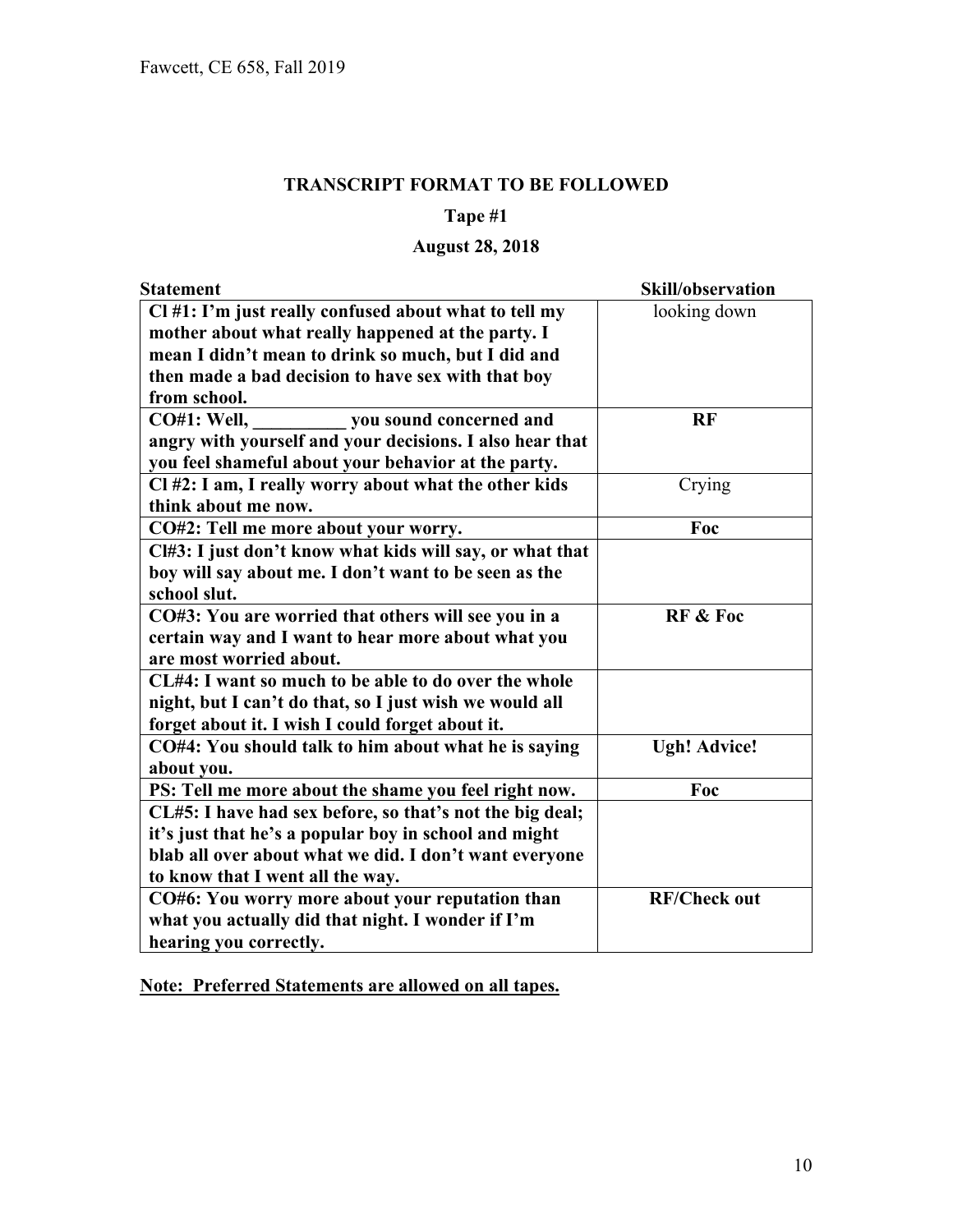## **Three paragraphs:**

Strengths Areas to Improve Goals for Next Tape/Practicum

Transcript Grading Rubric

| <b>Points</b>      | 5 points               | 4 points               | 2-3 points             | 1 or fewer           |
|--------------------|------------------------|------------------------|------------------------|----------------------|
| <b>Possible</b>    |                        |                        |                        |                      |
| Demonstration      | Exemplary              | Above average          | Average transcript     | Tape does not        |
| of Theory          | transcript             | transcript             | illustrating skill(s). | illustrate skill(s). |
|                    | illustrating skill(s). | illustrating skill(s). |                        |                      |
| <b>Therapeutic</b> | Student                | Student                | <b>Student lacks</b>   | <b>Student lacks</b> |
| Presence           | demonstrates           | demonstrates           | empathy,               | empathy, poor        |
|                    | empathy,               | empathy, good          | demonstrates           | listening skills,    |
|                    | exemplary              | listening skills,      | marginal listening     | and no microskills.  |
|                    | listening skills,      | and some of the        | skills, and few        |                      |
|                    | and identified         | microskills            | microskills.           |                      |
|                    | microskills for that   | identified for that    |                        |                      |
|                    | day's lesson.          | day's lessons.         |                        |                      |
| Structure of       | Session is within      | Session is either      | Session is either      | Session is either    |
| <b>Session</b>     | appropriate time       | too long or too        | too long or too        | too long or too      |
|                    | $limits - not too$     | short. Student         | short. Student         | short. Student       |
|                    | long or too short.     | maintains structure    | does not maintain      | does not maintain    |
|                    | Student introduces     | of session             | structure of           | structure of         |
|                    | client to session      | throughout.            | session                | session              |
|                    | and maintains          | Transcript is          | throughout.            | throughout.          |
|                    | structure of session   | mostly correct -       | Transcript has         | Transcript has       |
|                    | throughout.            | $few$ errors $-$ with  | several errors-        | several errors-      |
|                    | Transcript is          | weak statements        | with weak              | weak statements      |
|                    | completed              | replaced with          | statements             | are not replaced     |
|                    | correctly, with        | preferred              | replaced with          | with preferred       |
|                    | weak statements        | statements. Case       | preferred              | statements. Case     |
|                    | replaced with          | note is                | statements. Case       | note is              |
|                    | preferred              | professionally         | note is not well-      | incomplete.          |
|                    | statements. Case       | written, but           | written or             | Requirements not     |
|                    | note is                | formatting is not      | formatted              | met.                 |
|                    | professionally         | correct, or format     | correctly.             |                      |
|                    | written and            | is correct, but not    |                        |                      |
|                    | follows case note      | well-written.          |                        |                      |
|                    | format.                |                        |                        |                      |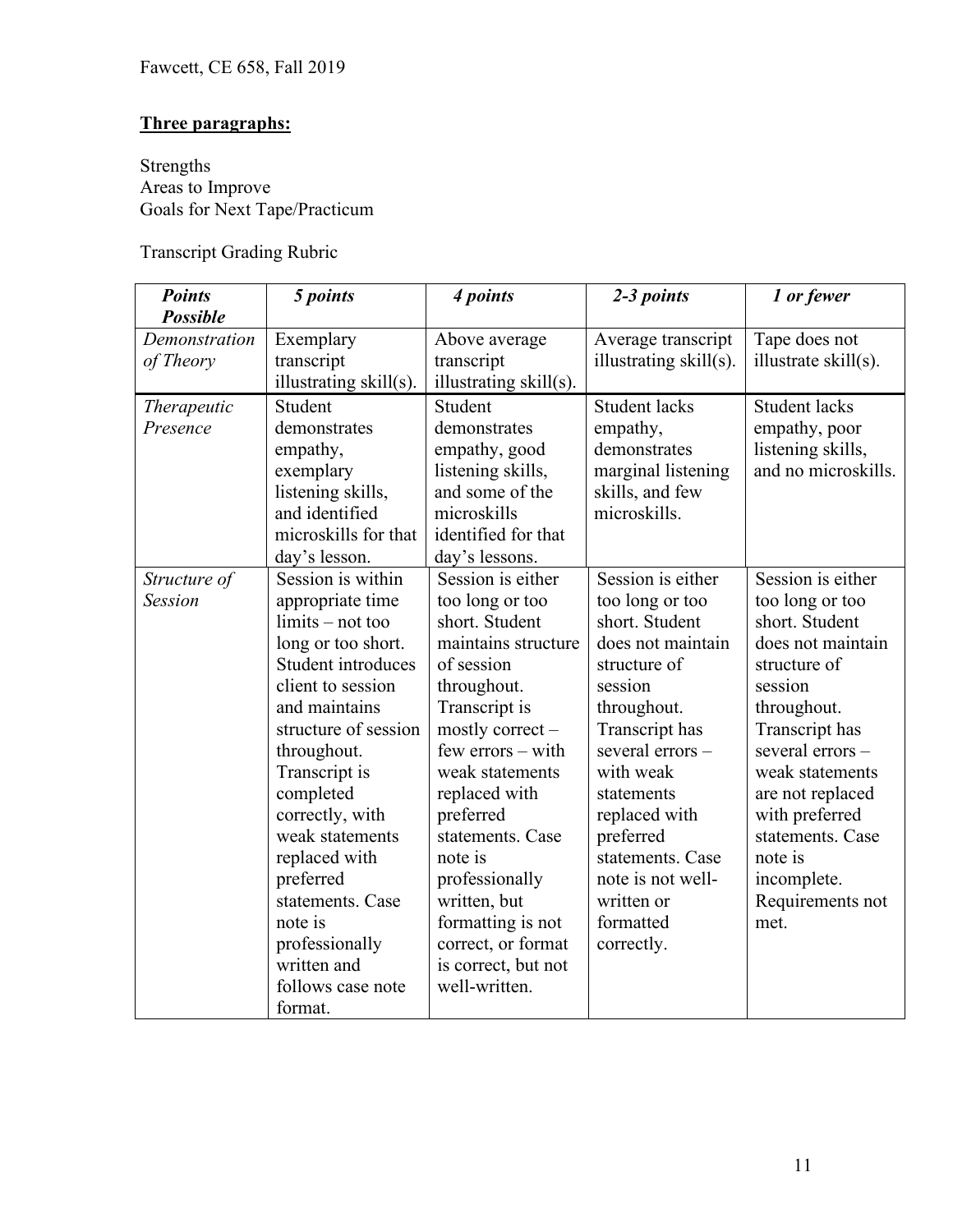#### **Wellness Plan Assignment**

Students will create 3-5 wellness goals to engage in during the semester. A Wellness Plan will be submitted during the second week of the semester. A Wellness Report will be submitted at the end of the semester and should include a description about the successes and failures to meet goals, along with plans for the future. A grade of P for this assignment will be assigned if the following rubric criteria are met.

#### Wellness Plan Assignment

Students will create 3-5 wellness goals to engage during the semester. A Wellness Plan will be submitted during the second week of the semester. A Wellness Report will be submitted at the end of the semester and should include a description about the successes and failures to meet goals, along with plans for the future. A grade of "P" for this assignment will be assigned if the following rubric criteria are met (5 points earned).

| Criteria        | Wellness Plan Assignment "P"<br>(Pass)                 | Wellness Plan Assignment NC (No<br>Credit) |
|-----------------|--------------------------------------------------------|--------------------------------------------|
|                 |                                                        |                                            |
| Goal setting    | Student developed 3 to 5 wellness                      | Student's goals are not specific,          |
|                 | goals that are specific, measurable,<br>and realistic. | measurable, or realistic.                  |
|                 |                                                        | By midterm, Student did not make           |
|                 | By midterm, Student developed                          | alternate goals if original goals were     |
|                 | alternate goals if original goals were                 | not realistic.                             |
|                 | not realistic.                                         |                                            |
|                 |                                                        | $0$ point                                  |
|                 | 1 point                                                |                                            |
| Reflection on   | Student demonstrated sincere                           | Student demonstrated minimal               |
| commitment to   | attempts to follow plan.                               | attempts to follow plan.                   |
| personal plan   |                                                        |                                            |
| for well-being. | 1 point                                                | $0$ point                                  |
| Monitoring      | Student demonstrated evidence of                       | Student demonstrated no evidence of        |
| effort and      | tracking/monitoring "effort" and                       | tracking/monitoring "effort" and           |
| progress        | progress throughout Wellness Plan                      | progress throughout Wellness Plan          |
|                 | project process.                                       | project process.                           |
|                 |                                                        |                                            |
|                 | 1 point                                                | $0$ point                                  |
| Connection      | Student connected to personal                          | Student made little connection to          |
| reflection      | experience/learning and made                           | personal experience/learning. There        |
|                 | comments on changes and/or                             | is little changes and/or personal and      |
|                 | personal and professional growth in                    | professional growth in thinking and        |
|                 | thinking and understanding of self.                    | understanding of self.                     |
|                 |                                                        |                                            |
|                 | 2 points                                               |                                            |
|                 |                                                        | $0$ point                                  |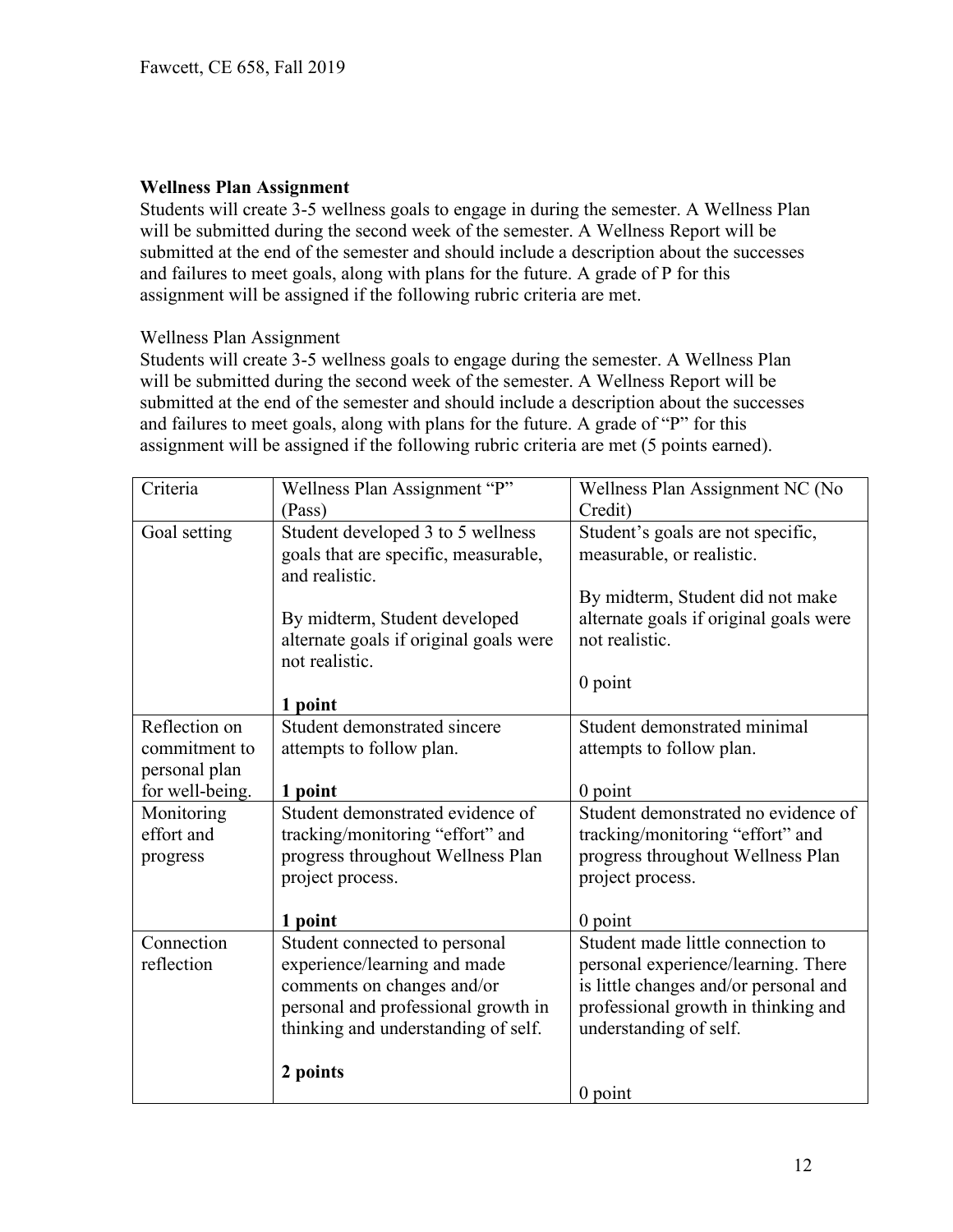### **Course Outline and Tentative Schedule**

**Aug 27:** Chapter 1, Introductions, syllabus, overview of skills (p. 11), empathy vs sympathy (p. 15), RESPECT (p. 18), multiculturalism; skills: questions/no questions, RC, RF, Foc make first tape

| CACREP Standards, CMHC: A1, A2, A4, A5, B1, C9, D9 |
|----------------------------------------------------|
| CACREP Standards, SC: A6, C3                       |

**Sept 3:** Chapter 2, Wellness Assessment and Plan, attending (pp. 66-68), ethical practice (confidentiality and competence), informed consent, multicultural competence, Wellness Assessment; skills: RC, RF, Foc with client scenario based on RESPECT identity, make tape, **Transcript 1 Due**

| CACREP Standards, CMHC: A2, A3, B1, C9, D3, D9 |
|------------------------------------------------|
| CACREP Standards, SC: A6, C1, C3               |

**Sept 10:** Chapter 3, **Wellness Assessment and Plan due** to D2L dropbox; attending behaviors, verbal tracking and goal setting vs letting client tangent; skills: RC, RF, Foc, Enc, make tape, **Transcript 2 Due**

| CACREP Standards, CMHC: B1, C9, D3, D9           |
|--------------------------------------------------|
| $\vert$ CACREP Standards, SC: A6, B1, C1, C3, E4 |

**Sept 17:** Chapter 4, nonverbal behaviors, client observation, key words, concrete vs abstract, discrepancies; skills: RC, RF, Foc, Enc, CO, make tape, **Transcript 3 Due**

| CACREP Standards, CMHC: B1, C9, D9, E5 |
|----------------------------------------|
| CACREP Standards, SC: B1, E4           |

**Sept 24:** Chapter 5, questions, client observation, identifying strengths and cultural values; skills: RC, RF, OQ, Foc, Enc, CO, make tape, **Transcript 4 Due**

| CACREP Standards, CMHC: B1, C8, C9, D9, F3 |
|--------------------------------------------|
| CACREP Standards, SC: B1, E4               |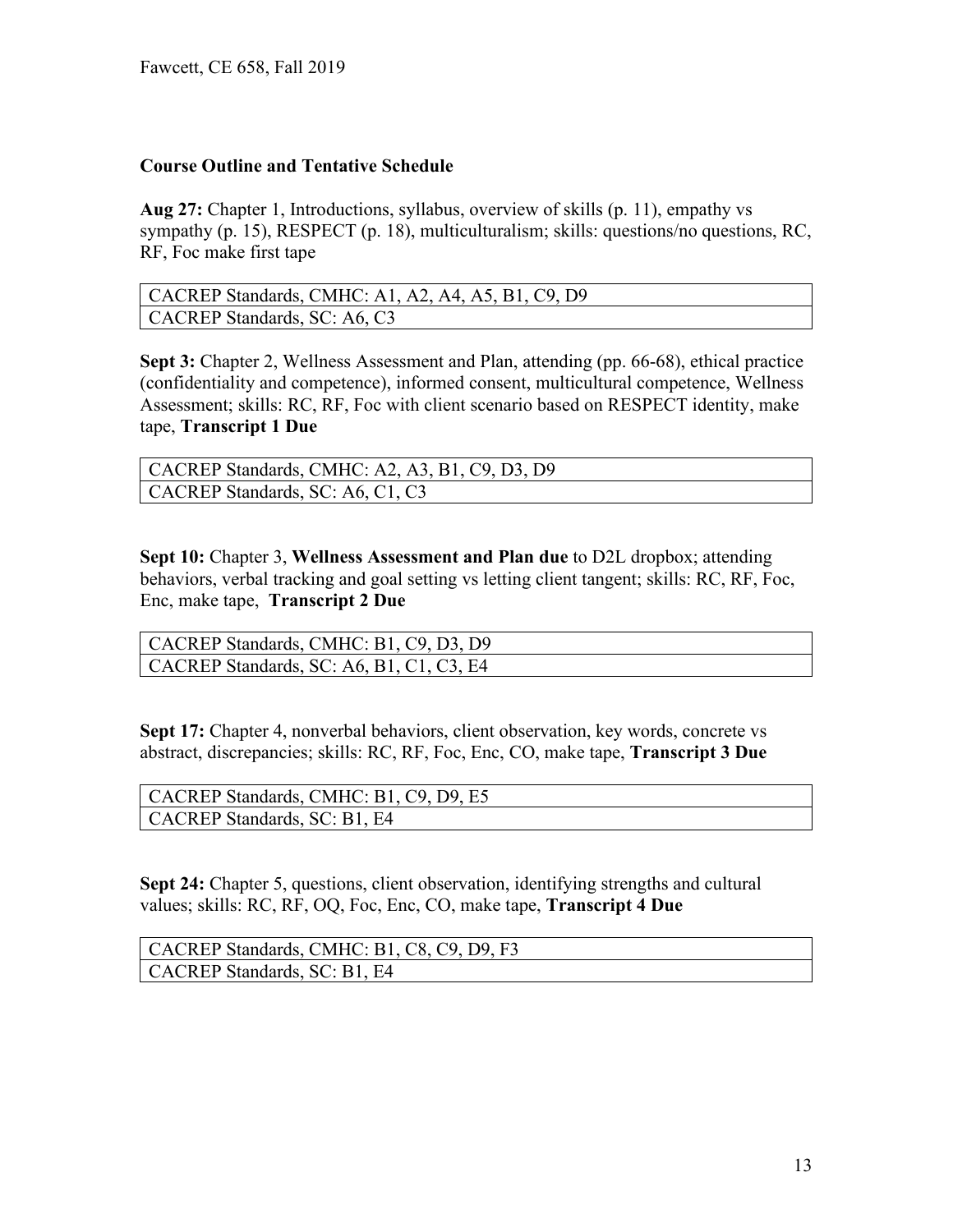**Oct 1:** Chapter 6, reassurance, using one's own perspective, appropriate encouraging skills, RC and summary; skills: opening summary, RC, RF, Foc, Enc, CO, final summary, make tape, **Transcript 5 Due**

| CACREP Standards, CMHC: B1, C8, C9, D9, E1, F3 |
|------------------------------------------------|
| CACREP Standards, SC: B1, E4                   |

**Oct 8:** Chapter 7, Reflection of Feeling, facilitating more or less emotion in a session; skills: opening summary, RC, RF, Foc, Enc, CO, final summary, make tape, **Transcript 6 Due**

| CACREP Standards, CMHC: B1, C8, C9, D9, E1, F3 |
|------------------------------------------------|
| CACREP Standards, SC: B1, E4                   |

**\*\*Oct 15:** Chapter 8, Check in on Wellness Plan, 5 Stage Counseling session; skills: opening summary, RC, RF, Foc, Enc, CO, final summary, make tape, **Transcript 7 Due**

| CACREP Standards, CMHC: A6, B1, C9, D9, F3 |
|--------------------------------------------|
| CACREP Standards, SC: B1, D1, E4           |

**Oct 22:** Chapter 10, Caring Confrontation; Reflection of Meaning and Interpretation; Skills: opening summary, goal setting, RC, RF, Foc, Enc, CO, CC,final summary, make tape, **Transcript 8 Due**

| CACREP Standards, CMHC: B1, C8, C9, D9, F3 |
|--------------------------------------------|
| CACREP Standards, SC: B1, C3, D1, E4       |

**Oct 29:** Chapter 11, Reflection of Meaning and Interpretation; Skills: opening summary, goal setting, RC, RF, Foc, Enc, CO, CC, RM, EM, final summary, make tape, **Transcript 9 Due**

| CACREP Standards, CMHC: B1, C9, D9, E1, F3               |
|----------------------------------------------------------|
| $\vert$ CACREP Standards, SC: B1, C3, D3, D5, E1, E2, E4 |

**Nov 5:** Check-in, review and practice selected skills to date*.* Bring specific questions and practice concerns to class to explore. Self-select skills to emphasize this week. **Transcript 10 Due**

| CACREP Standards, CMHC: B1, C9, D9, E1, F3               |
|----------------------------------------------------------|
| $\vert$ CACREP Standards, SC: B1, C3, D3, D5, E1, E2, E4 |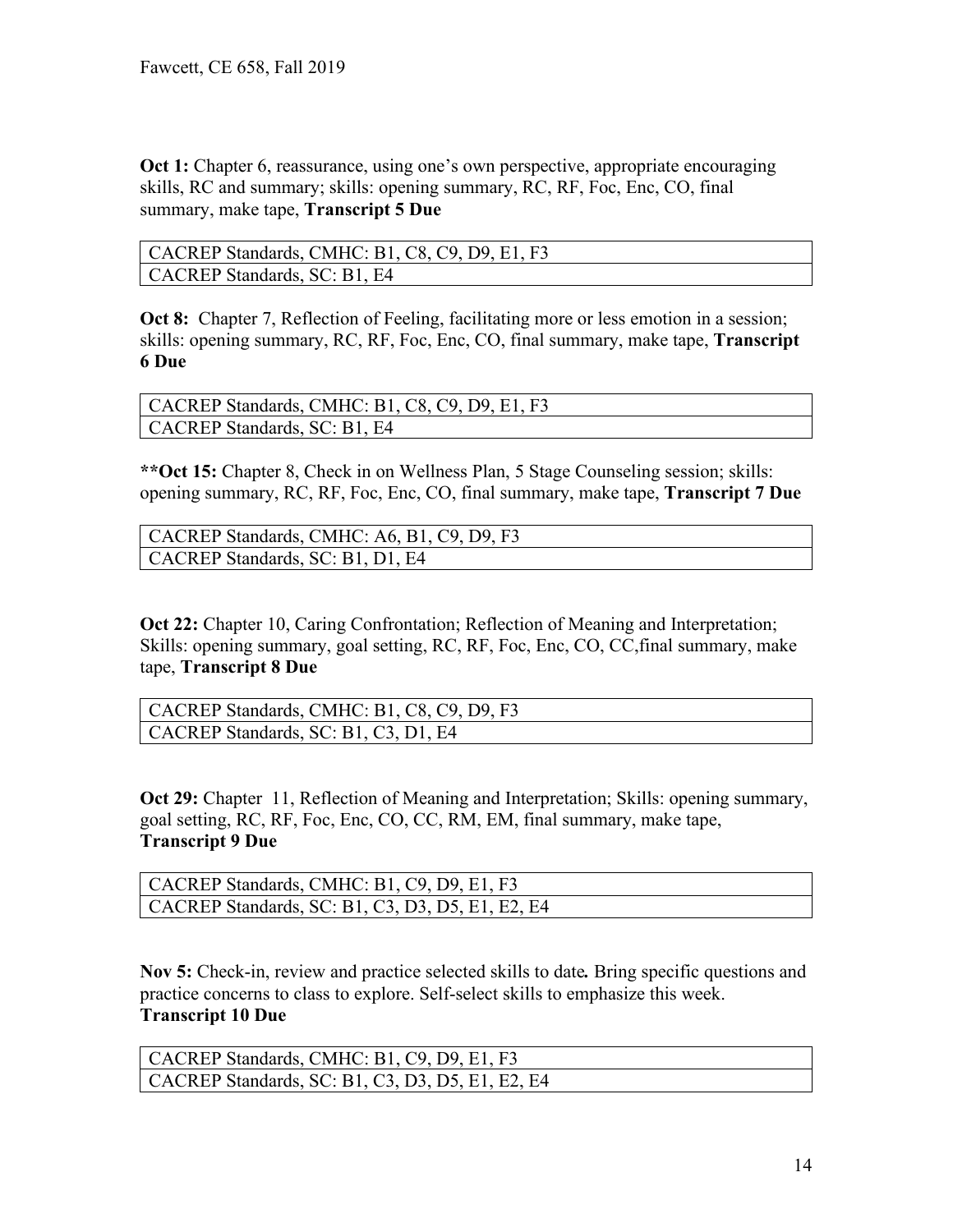**Nov 12:** Chapter 12, Self-Disclosure and appropriate feedback; Skills: opening summary, goal setting, RC, RF, Foc, Enc, CO, CC, RM, EM, final summary, make tape, **Transcript 11 Due**

| CACREP Standards, CMHC: B1, C9, D1, D2, D9                   |
|--------------------------------------------------------------|
| $\vert$ CACREP Standards, SC: B1, C3, D5, E1, E2, E4, F1, H1 |

**Nov 19:** Chapter 13, Concrete skills and Cognitive Behavioral Theory, Skills: opening summary, goal setting, RC, RF, Foc, Enc, CO, CC, RM, EM, final summary, make tape, **Transcript 12 Due**

| CACREP Standards, CMHC: B1, C9, D1, D2, D9           |
|------------------------------------------------------|
| $\vert$ CACREP Standards, SC: B1, C3, D5, E4, F1, H1 |

**Nov 26:** Chapter 14, Skill integration, planning a session, Skills: opening summary, goal setting, RC, RF, Foc, Enc, CO, CC, RM, EM, final summary, make tape, **Transcript 13 Due**

| CACREP Standards, CMHC: B1, C9, D9           |  |
|----------------------------------------------|--|
| CACREP Standards, SC: B1, C3, D5, E4, F1, H1 |  |

**Dec 3**: Chapter 15, microskills and Five-Stage Sessions, Skills: opening summary, goal setting, RC, RF, Foc, Enc, CO, CC, RM, EM, final summary, Check in on Wellness Plan, **Wellness Report Due,** PRACTICE IN CLASS, NO TAPE THIS WEEK **Transcript 14 Due**

```
CACREP Standards, CMHC: B1, C9, D9, E1, F3, I3, J1
CACREP Standards, SC: B1, C3, D5, E4, F1, H1
```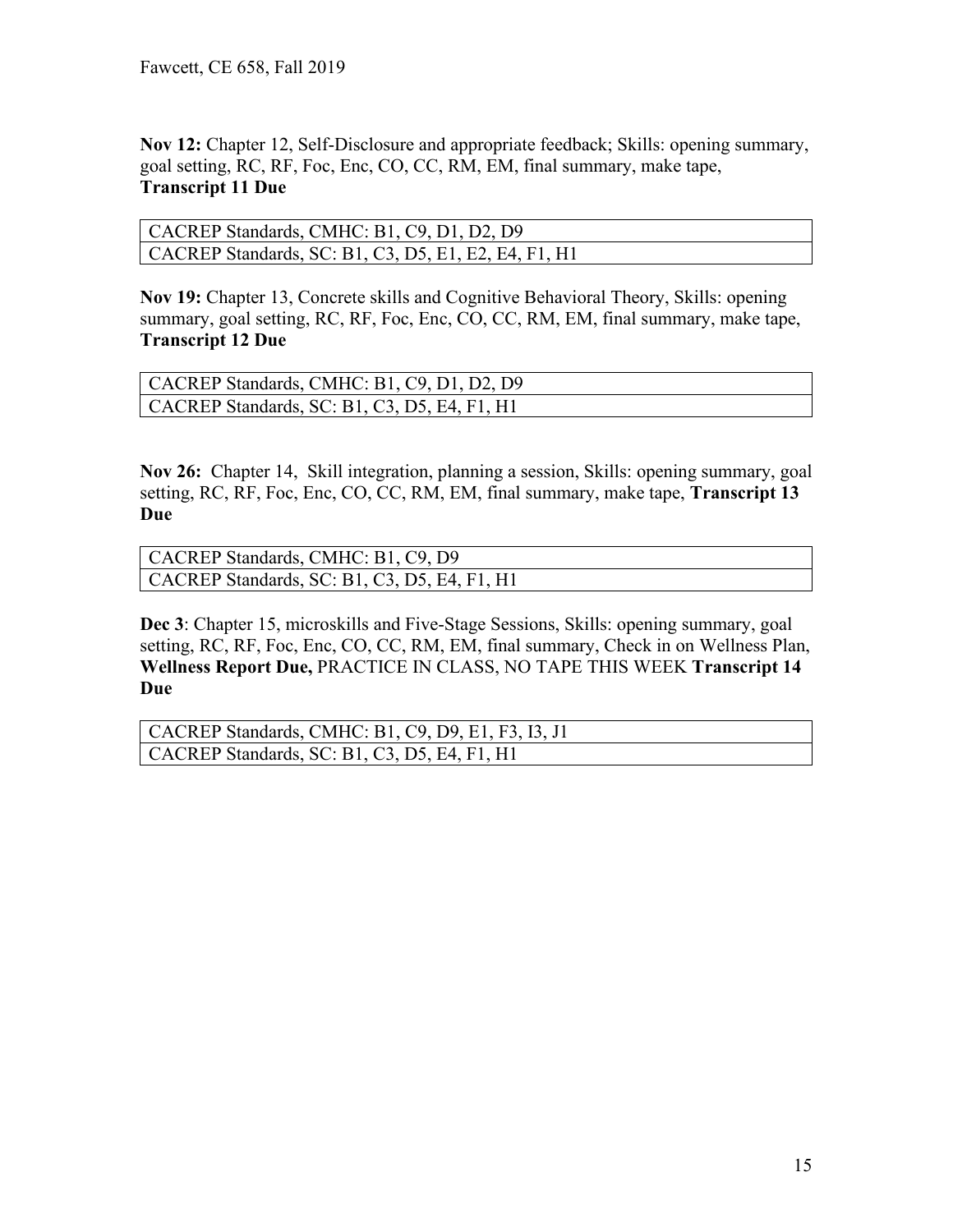### **Commitment to Inclusive Excellence**

WSU recognizes that our individual differences can deepen our understanding of one another and the world around us, rather than divide us. In this class, people of all ethnicities, genders and gender identities, religions, ages, sexual orientations, dis/abilities, socioeconomic backgrounds, regions, and nationalities are strongly encouraged to share their rich array of perspectives and experiences. If you feel your differences may in some way isolate you from WSU's community or if you have a need of any specific accommodations, please speak with the instructor early in the semester about your concerns and what we can do together to help you become an active and engaged member of our class and community.

#### Campus Resources

- Student Support Services, Krueger Library 219, 457-5465 [\(www.winona.edu/studentsupportservices/\)](http://www.winona.edu/studentsupportservices/)
- Inclusion and Diversity Office, Kryzsko Commons Room 236, 457-5595 [\(www.winona.edu/inclusion-diversity/\)](http://www.winona.edu/inclusion-diversity/)
- Access Services (formerly Disability Services), Maxwell 314, 457-5878 [\(www.winona.edu/disabilityservices/\)](http://www.winona.edu/disabilityservices/)
- Counseling and Wellness Services, Integrated Wellness Complex 222, 457-5330 [\(www.winona.edu/counselingcenter/\)](http://www.winona.edu/counselingcenter/)
- GLBTA Advocate, contact Counseling and Wellness Services for name and number of the current Advocate
- Tutoring Services, Krueger Library 220, 457-5680 [\(http://www.winona.edu/tutoring/\)](http://www.winona.edu/tutoring/)
- Writing Center, Minné Hall 348, 457-5505 [\(www.winona.edu/writingcenter/\)](http://www.winona.edu/writingcenter/)
- Math Achievement Center, Tau 313, 457-5370 [\(http://www.winona.edu/mathematics/mac/\)](http://www.winona.edu/mathematics/mac/)
- Advising Services Warrior Success Center, Maxwell 314, 457-5878 [\(www.winona.edu/advising/\)](http://www.winona.edu/advising/))

### **STUDENT NOTICES**

**Confidentiality and Ethics Information:** Students are bound by the 2014 *[ACA Code of](http://www.counseling.org/Resources/aca-code-of-ethics.pdf)  [Ethical Ethics](http://www.counseling.org/Resources/aca-code-of-ethics.pdf)* and/or [2010 ASCA Ethical Standards for School Counselors](http://www.schoolcounselor.org/asca/media/asca/Resource%20Center/Legal%20and%20Ethical%20Issues/Sample%20Documents/EthicalStandards2010.pdf) to abide by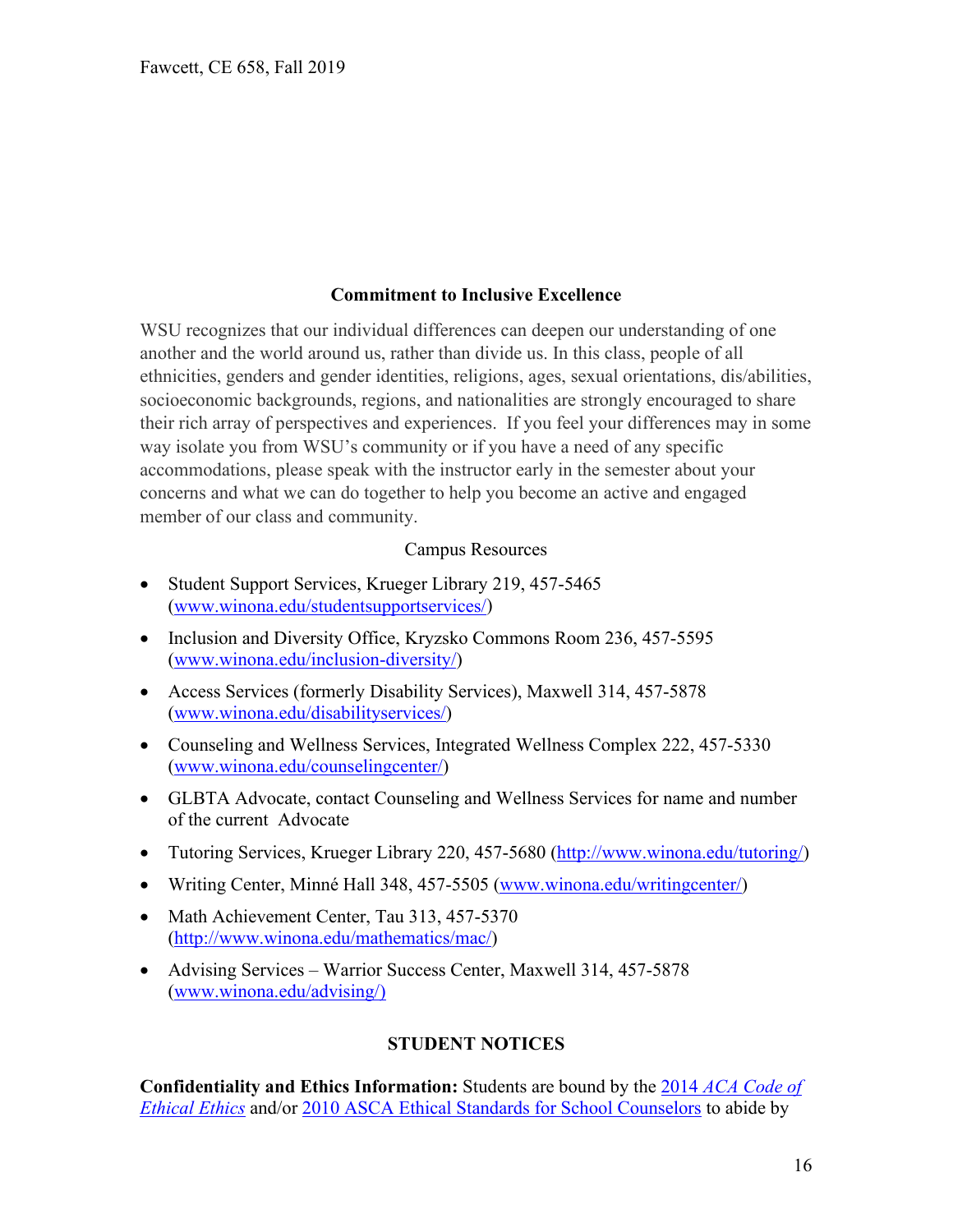confidentiality with respect to any material or issues brought forth by any members of the class during any role-playing or practice interview sessions conducted throughout any portions of this class. Students must seek verbal as well as written permission of the student client before conducting taped interviews. You will also have to keep recordings confidential. Violation of confidentiality is subject to its consequences such as a reprimand and NC for an assignment or the entire course.

Students have the right and personal responsibility to only share or disclose issues and information with which they feel comfortable. If at any time during the interview a student feels discomfort or is unable to continue, he or she can request the right to stop the videotape or not engage in the role-played session. However, if a student finds him or herself very uncomfortable with the nature and activities required by this course as well as the counseling practice and issues one must face, he or she may prefer to drop this course. When selecting a partner with whom to conduct the interviews, it is best to choose someone you do not know.

**Confidentiality Notice:** As a reminder, all information concerning clients, supervisees, and classmates must be kept confidential. Confidentiality is a crucial element in the counseling profession and should also be upheld with clients, supervisees, and peers. Any discussion should be conducted in such a manner that persons are protected by the limits of confidentiality. Confidentiality will be broken if there is evidence that you have been or pose a potential danger to others or if you break ethical or legal standards as established by the Counseling Profession. Professional services may be recommended in such cases. Be sure to respect confidentiality outside the class. Do not discuss classmates in public places where your conversation could be overheard. Do not discuss your classmates with persons outside the class such as spouses, family members, friends, etc.

**Electronic Device Notice:** As a matter of courtesy to your classmates and the instructor, please turn off your beepers, cell phones, and any other electronic devices that make any noise. The phones are allowed for use only during breaks or for emergencies. Computers may not be brought to the classroom without prior permission of the instructor. Even with the permission, the use of a computer is for the in-class learning.

**Recording Policy:** Excluding students with a documented disability, and other than the taping of counseling demonstration sessions, the use of electronic recording devices in class are prohibited without prior permission of the instructor. Also, the recording of clinical material is prohibited to all students.

**Class Visitor Policy:** Due to the clinical nature of this course, visitors of any age are not allowed without the instructor's prior approval.

### **University Expectations and Resources:**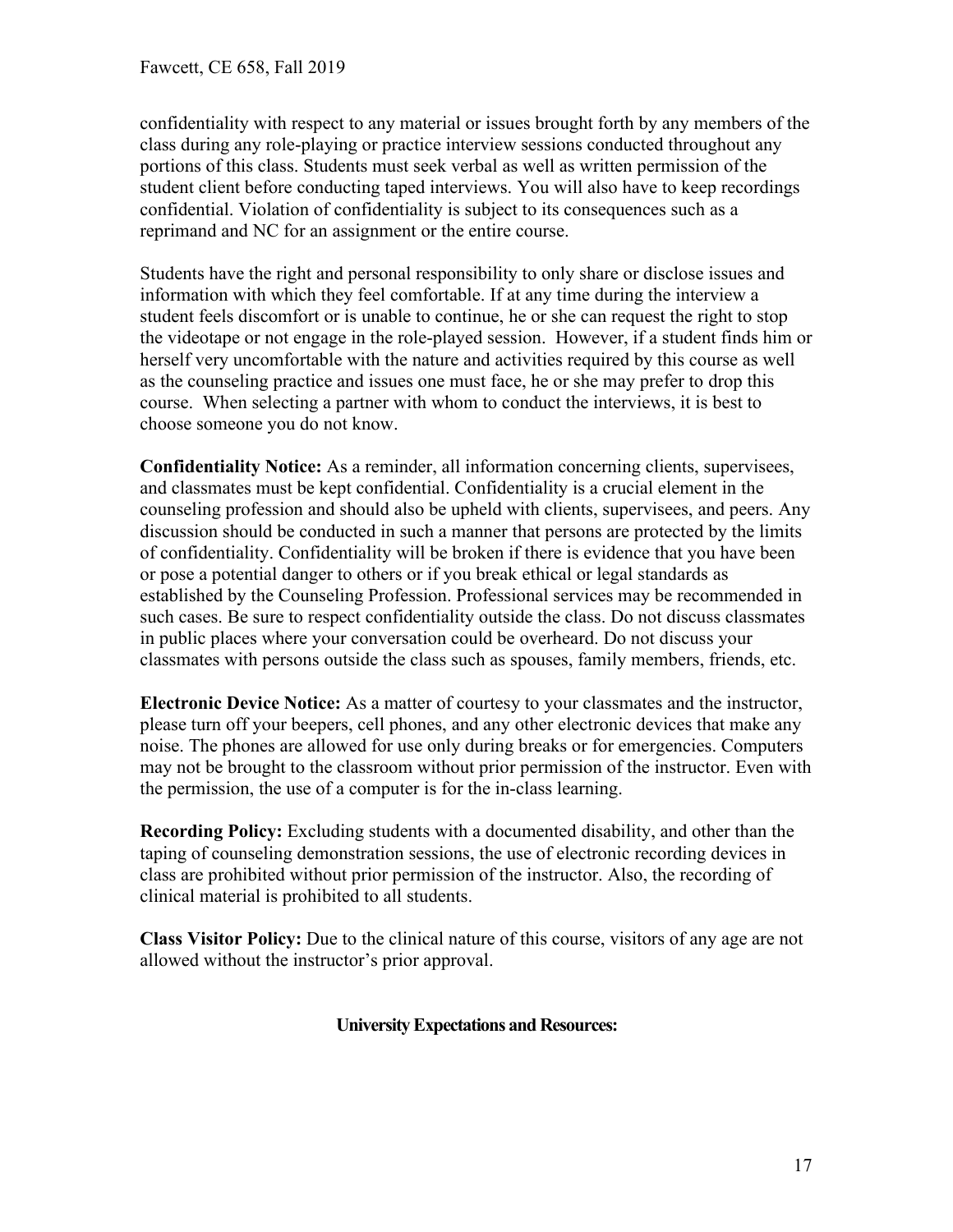Students in this course are expected to abide by the provisions of Minnesota State, Winona State, and Department policies, procedures, and guidelines. Should a student's academic or other conduct warrant action, the faculty and University will abide by the principles of due process in addressing this matter in a manner consistent with any applicable policy, procedure, or guideline.

Academic Integrity: The collegiate policy on plagiarism and cheating is outlined in the Student Handbook. It is your responsibility to be aware of this policy. You can also find it online at: [http://www.winona.edu/sld/academicintegrity.asp.](http://www.winona.edu/sld/academicintegrity.asp)

Accommodations: According to Section 504 of the Rehabilitation Act of 1973, students with disabilities have the right to receive necessary reasonable accommodations and support services to allow equal access at Winona State University. If you have a disability that requires accommodations, you are eligible for support through access services, found at [http://www.winona.edu/accessservices/gettingstarted.asp.](http://www.winona.edu/accessservices/gettingstarted.asp)

Commitment To Inclusive Excellence: WSU recognizes that our individual differences can deepen our understanding of one another and the world around us, rather than divide us. In this class, people of all ethnicities, genders and gender identities, religions, ages, sexual orientations, disabilities, socioeconomic backgrounds, regions, and nationalities are strongly encouraged to share their rich array of perspectives and experiences. If you feel your differences may in some way isolate you from WSU's community or if you have a need of any specific accommodations, please speak with the instructor early in the semester about your concerns and what we can do together to help you become an active and engaged member of our class and community. Campus resources for students: [http://www.winona.edu/diversity/estatement.asp.](http://www.winona.edu/diversity/estatement.asp)

### **Graduate Student Resources:**

General Information: Academic calendar, forms and other procedures for graduate students can be found at<http://www.winona.edu/gradstudies/currentstudents.asp>

Campus resource: The KEAP Diversity Resource Center, located in Kryzsko Commons 162, offers an inclusive space for diverse people and organizations and is open to the campus from Monday-Thursday 8 a.m.-9 p.m. and Friday from 8 a.m.-4:30 p.m.

WSU-Rochester Student & Campus Services, UCR Room SS128, 285-7100, [\(www.winona.edu/rochester/\)](http://www.winona.edu/rochester/) :

- RCTC Counseling Center, UCR Room SS133; 285-7260 [\(www.rctc.edu/counseling\\_career\\_center/](http://www.rctc.edu/counseling_career_center/))
- UCR Learning Center, UCR Room AT306; 285-7182

Counseling Services : Graduate school can be very stressful. Counselors are available in Winona and through partnership with RCTC on the UCR campus to help you with a wide range of